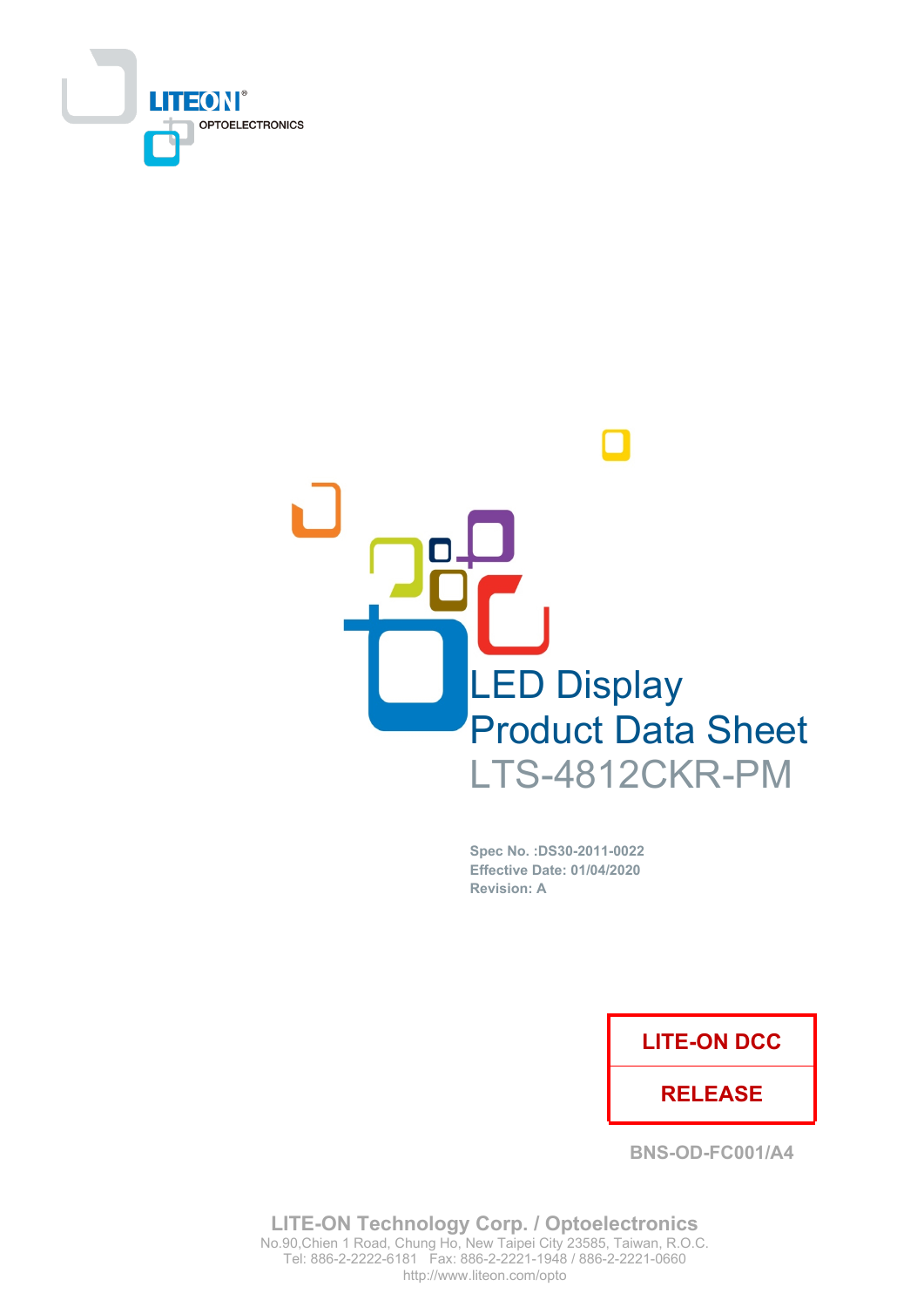

# **LED DISPLAY** LTS-4812CKR-PM

# **LED DISPLAY**

## LTS-4812CKR-PM

| Rev                                          | <b>Description</b>                 | <b>By</b> | <b>Date</b> |  |  |
|----------------------------------------------|------------------------------------|-----------|-------------|--|--|
| 01                                           | Preliminary Spec.                  | Reo Lin   | 11/12/2013  |  |  |
|                                              |                                    |           |             |  |  |
|                                              |                                    |           |             |  |  |
|                                              |                                    |           |             |  |  |
|                                              |                                    |           |             |  |  |
|                                              |                                    |           |             |  |  |
|                                              |                                    |           |             |  |  |
| Above data for PD and Customer tracking only |                                    |           |             |  |  |
| -                                            | NPPR Received and Upload on System | Reo Lin   | 11/12/2013  |  |  |
| A                                            | Update Packing spec. in page 10    | Reo Lin   | 12/30/2019  |  |  |
|                                              |                                    |           |             |  |  |
|                                              |                                    |           |             |  |  |
|                                              |                                    |           |             |  |  |
|                                              |                                    |           |             |  |  |
|                                              |                                    |           |             |  |  |
|                                              |                                    |           |             |  |  |
|                                              |                                    |           |             |  |  |

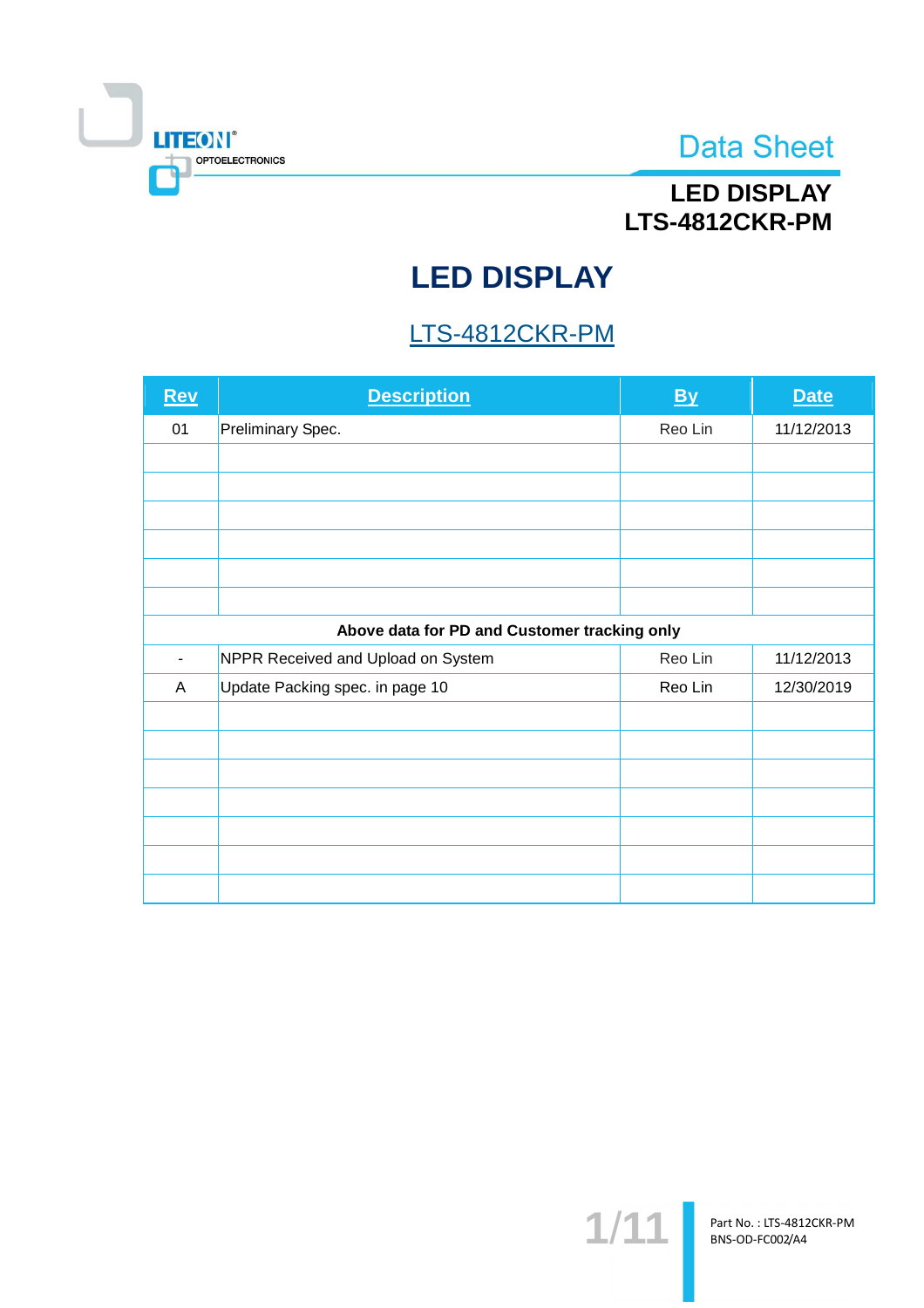

# **LED DISPLAY** LTS-4812CKR-PM

### 1. Description

The LTS-4812CKR-PM is a 0.39 inch (10.0 mm) digit height single digit SMD display. This device uses AS-AllnGap Super Red LED chips (AllnGap epi on GaAs substrate). The display has gray face and white segments.

#### **1.1 Features**

- 0.39 inch (10.0 mm) DIGIT HEIGHT
- CONTINUOUS UNIFORM SEGMENTS
- LOW POWER REQUIREMENT
- EXCELLENT CHARACTERS APPEARANCE
- HIGH BRIGHTNESS & HIGH CONTRAST
- **NIDE VIEWING ANGLE**
- SOLID STATE RELIABILITY
- CATEGORIZED FOR LUMINOUS INTENSITY.
- LEAD-FREE PACKAGE(ACCORDING TO ROHS)

#### **1.2 Device**

| <b>Part No</b>    | <b>Description</b> |
|-------------------|--------------------|
| AllnGaP Super Red | Common Anode       |
| LTS-4812CKR-PM    | Rt. Hand Decimal   |

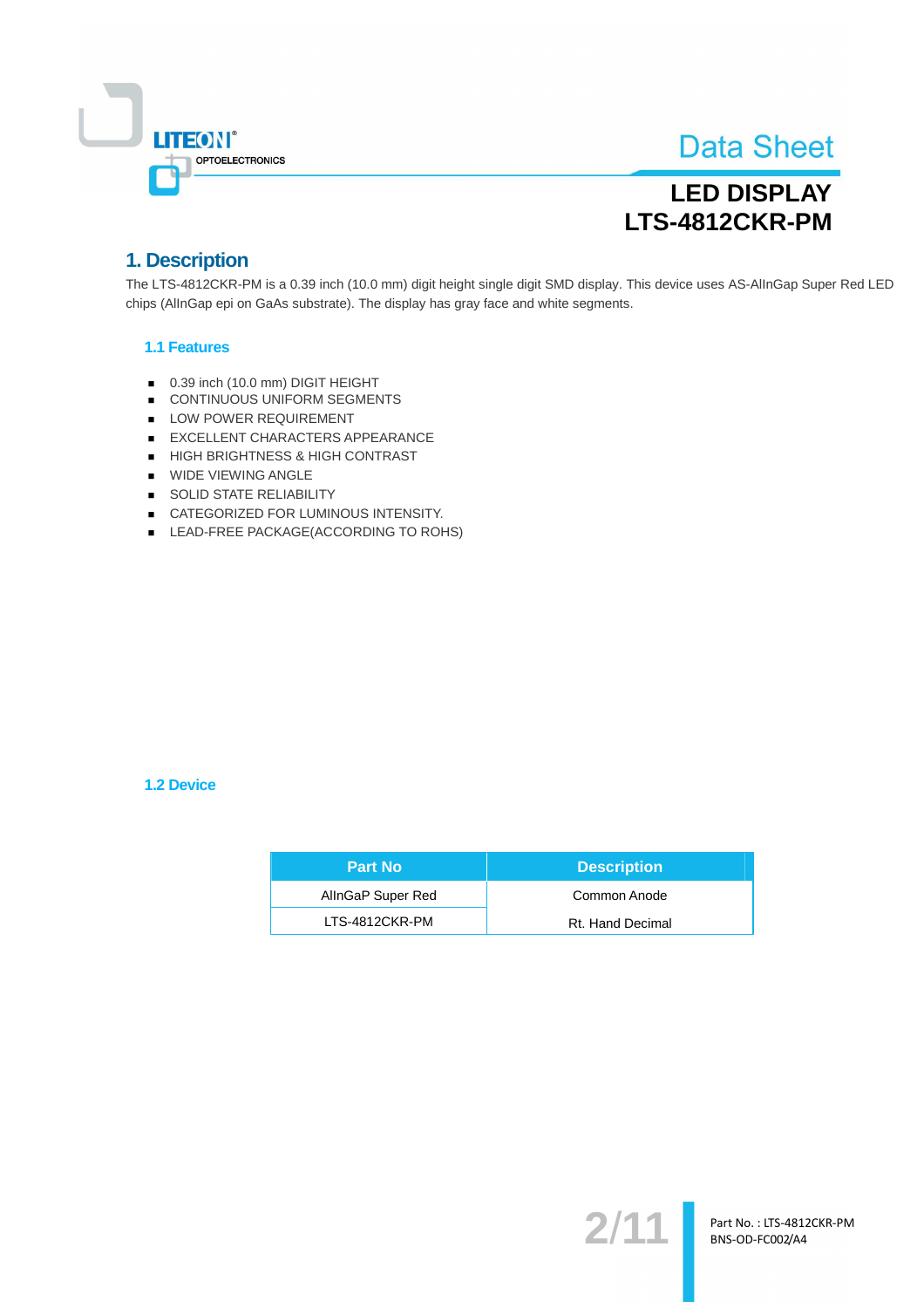

**LED DISPLAY** LTS-4812CKR-PM

### **2. Package Dimensions**



#### Notes:

- 1. All dimensions are in millimeters. Tolerances are ±0.25 mm (0.01") unless otherwise noted
- 2. Foreign material on segment  $\leq 10$ mil
- 3. Ink contamination (surface)  $\leq$  20mils
- 4. Bubble in segment  $\leq 10$ mil
- 5. Bending  $\leq 1\%$  of reflector length
- 6. Plastic pin's burr max is 0.1 mm

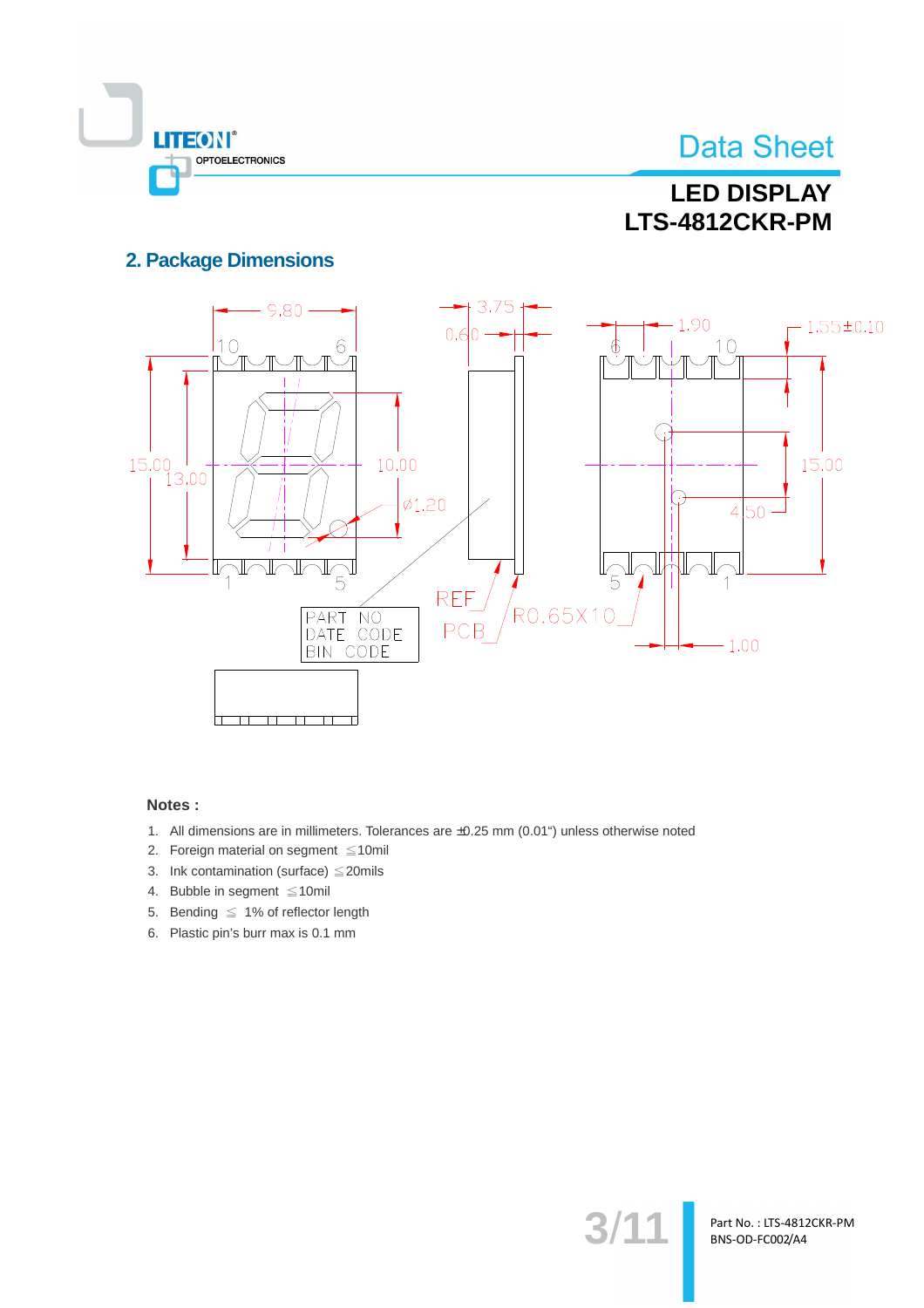

## **LED DISPLAY** LTS-4812CKR-PM

### 3. Internal Circuit Diagram





### **4. Pin Connection**

| <b>No</b>      | <b>Connection</b> |
|----------------|-------------------|
| $\mathbf{1}$   | CATHODE E         |
| $\overline{2}$ | CATHODE D         |
| 3              | COMMON ANODE      |
| 4              | CATHODE C         |
| 5              | CATHODE DP        |
| 6              | CATHODE B         |
| $\overline{7}$ | CATHODE A         |
| 8              | COMMON ANODE      |
| 9              | CATHODE F         |
| 10             | CATHODE G         |

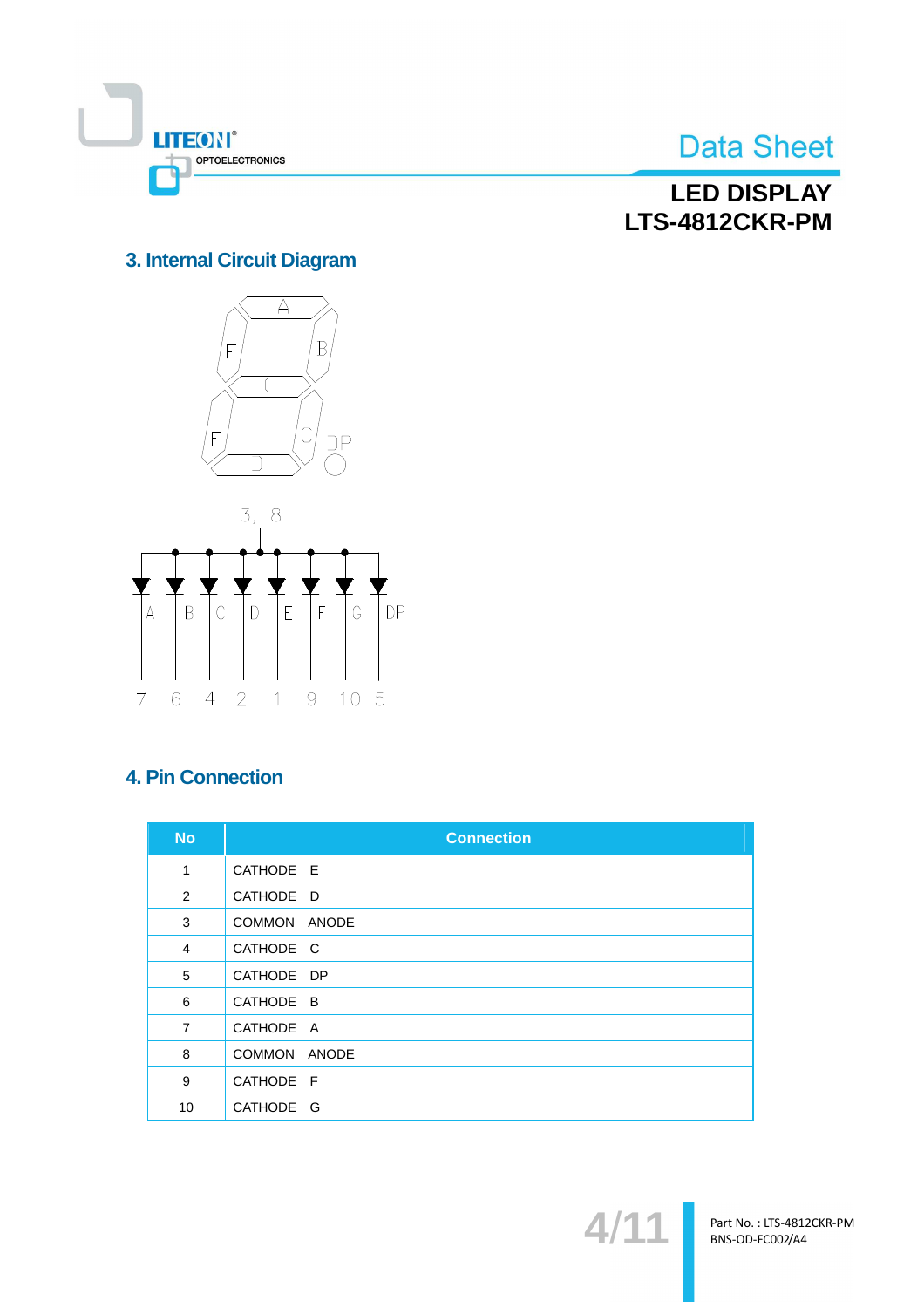

# **LED DISPLAY** LTS-4812CKR-PM

### **5. Rating and Characteristics**

#### 5.1. Absolute Maximum Rating at Ta=25°C

| <b>Parameter</b>                                                         | <b>Maximum Rating</b> | <b>Unit</b> |
|--------------------------------------------------------------------------|-----------------------|-------------|
| Power Dissipation Per Segment                                            | 70                    | mW          |
| Peak Forward Current Per Segment<br>(1/10 Duty Cycle, 0.1ms Pulse Width) | 90                    | mA          |
| Continuous Forward Current Per Segment                                   | 25                    | mA          |
| Derating Linear From 25°C Per Segment                                    | 0.28                  | mA/C        |
| Operating Temperature Range                                              | $-35C$ to $+105C$     |             |
| Storage Temperature Range                                                | $-35C$ to $+105C$     |             |
|                                                                          |                       |             |

Iron Soldering Conditions: 1/16 inch Below Seating Plane for 3 Seconds at 260°C

#### 5.2. Electrical / Optical Characteristics at Ta=25°C

| <b>Parameter</b>                                          | <b>Symbol</b>    | MIN. | TYP. | MAX. | Unit,    | <b>Test Condition</b> |
|-----------------------------------------------------------|------------------|------|------|------|----------|-----------------------|
|                                                           | IV               | 201  | 650  |      | $\mu$ cd | $IF = 1mA$            |
| Average Luminous Intensity Per Segment                    |                  |      | 8250 |      | $\mu$ cd | $IF = 10mA$           |
| Peak Emission Wavelength                                  | $\lambda$ p      |      | 639  |      | nm       | $IF = 20mA$           |
| Spectral Line Half-Width                                  | $\Delta \lambda$ |      | 20   |      | nm       | $IF = 20mA$           |
| Dominant Wavelength                                       | λd               |      | 631  |      | nm       | $IF = 20mA$           |
| Forward Voltage Per Chip                                  | <b>VF</b>        |      | 2.0  | 2.6  | $\vee$   | $IF = 20mA$           |
| Reverse Current Per Segment <sup>(2)</sup>                | IR               |      |      | 100  | μA       | $VR=5V$               |
| Luminous Intensity Matching Ratio<br>(Similar Light Area) | $IV-m$           |      |      | 2:1  |          | $IF = 1mA$            |

#### Notes:

1. Luminous intensity is measured with a light sensor and filter combination that approximates the CIE (Commission International De L'Eclariage) eye-response curve

 $5/1$ 

Part No.: LTS-4812CKR-PM BNS-OD-FC002/A4

- 2. Reverse voltage is only for IR test. It cannot continue to operate at this situation
- 3. Cross talk specification  $\leq 2.5\%$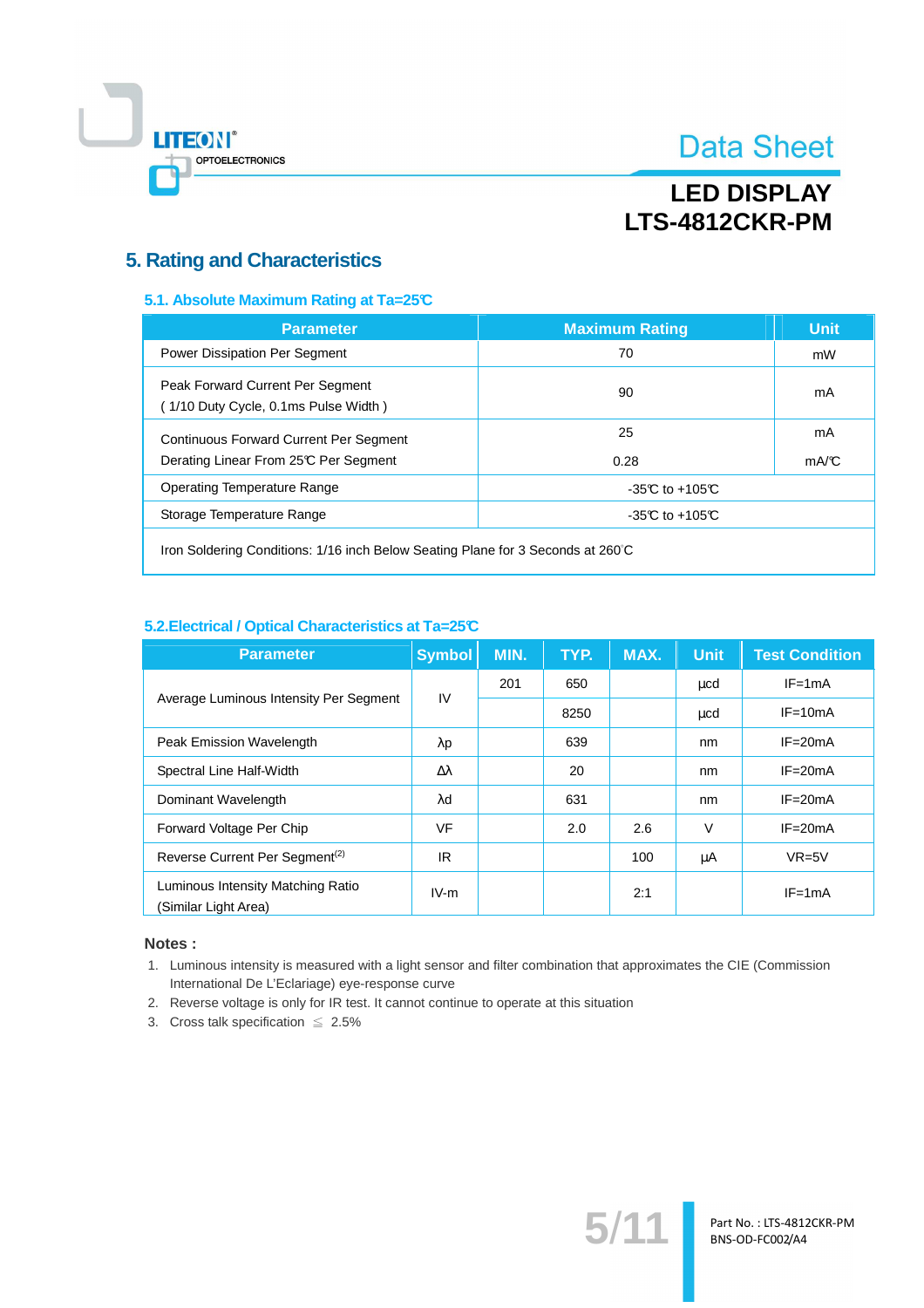

# **LED DISPLAY** LTS-4812CKR-PM

#### **5.3.Bin Range Distribution**

| <b>Bin</b> |     |     | G   | н    |      |
|------------|-----|-----|-----|------|------|
| Min.       | 201 | 321 | 501 | 801  | 1301 |
| Max.       | 320 | 500 | 800 | 1300 | 2100 |

Unit is µcd, Tolerance is +/-15%

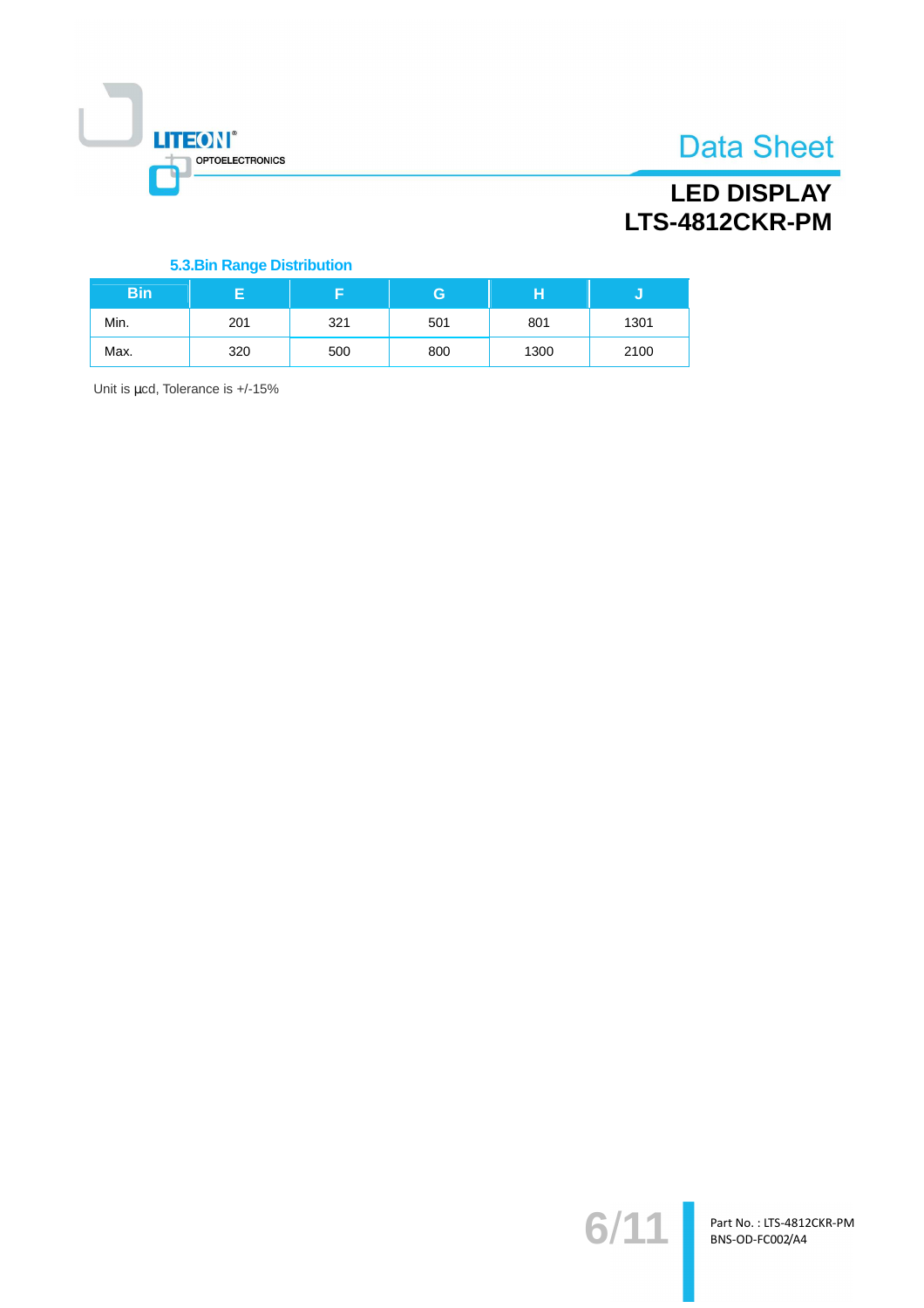

# **LED DISPLAY** LTS-4812CKR-PM

#### 5.4. Typical Electrical / Optical Characteristics Curves



NOTE : KR=AlInGaP SUPER RED

Part No.: LTS-4812CKR-PM BNS-OD-FC002/A4

 $7/1$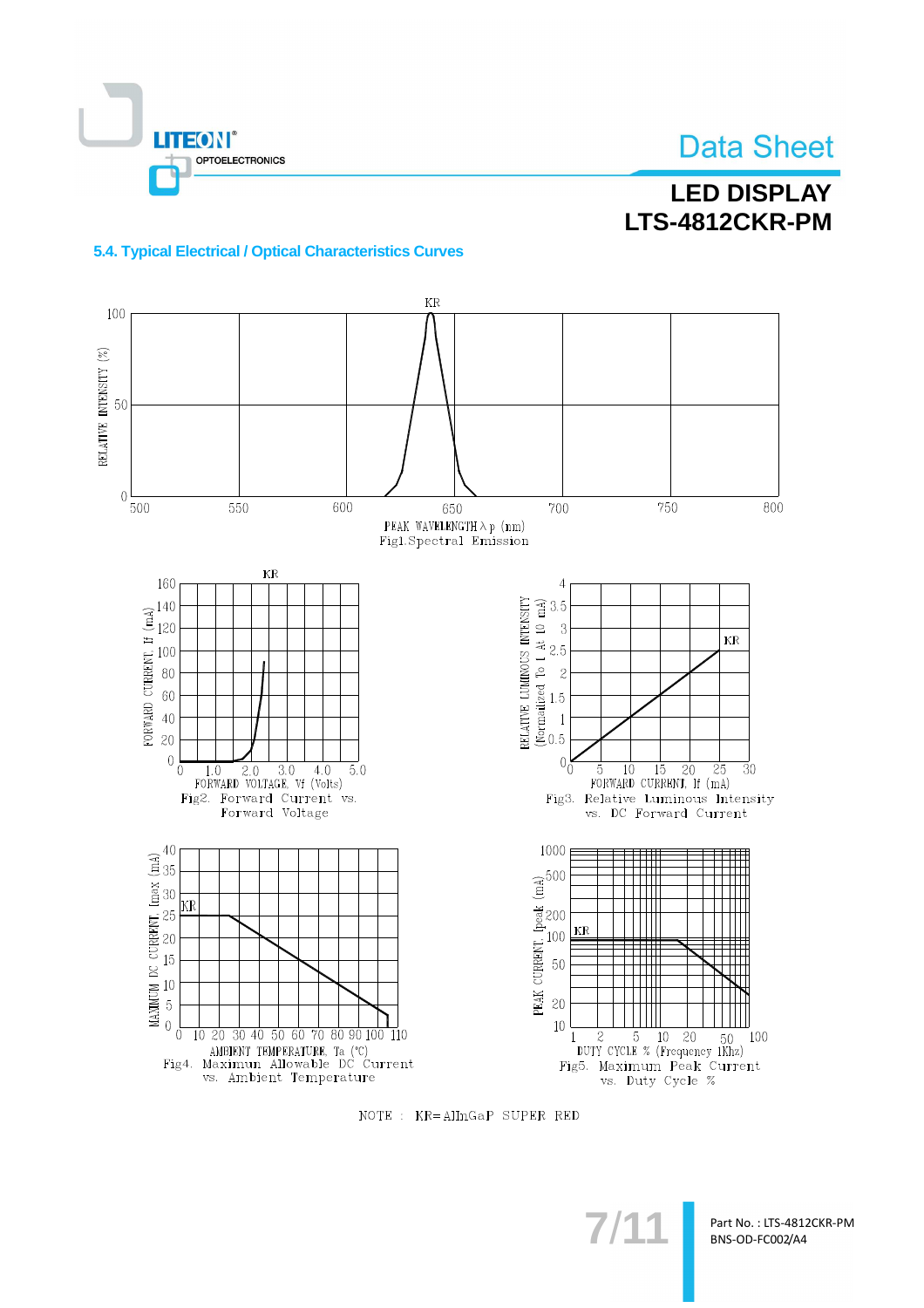

Part No.: LTS-4812CKR-PM BNS-OD-FC002/A4

# **LED DISPLAY** LTS-4812CKR-PM

### **6. SMT SOLDERING INSTRUCTION**

(Number of reflow process shall be less than 2 times, and cooling process to normal temperature is required between the first and the second soldering process)



#### Notes:

1. Recommended soldering condition

| Reflow Soldering (Two times only) |                        | Soldering Iron (One time only) |                      |  |
|-----------------------------------|------------------------|--------------------------------|----------------------|--|
| Pre-heat:                         | $120 - 150^{\circ}$ C. | Temperature                    | $300^{\circ}$ C Max. |  |
| Pre-heat time:                    | 120sec. Max.           | Soldering time                 | 3sec. Max.           |  |
| Peak temperature:                 | 260℃ Max.              |                                |                      |  |
| Soldering time:                   | 5sec. Max.             |                                |                      |  |

2. Number of reflow process shall be less than 2 times, and cooling process to normal temperature is required between the first and the second soldering process.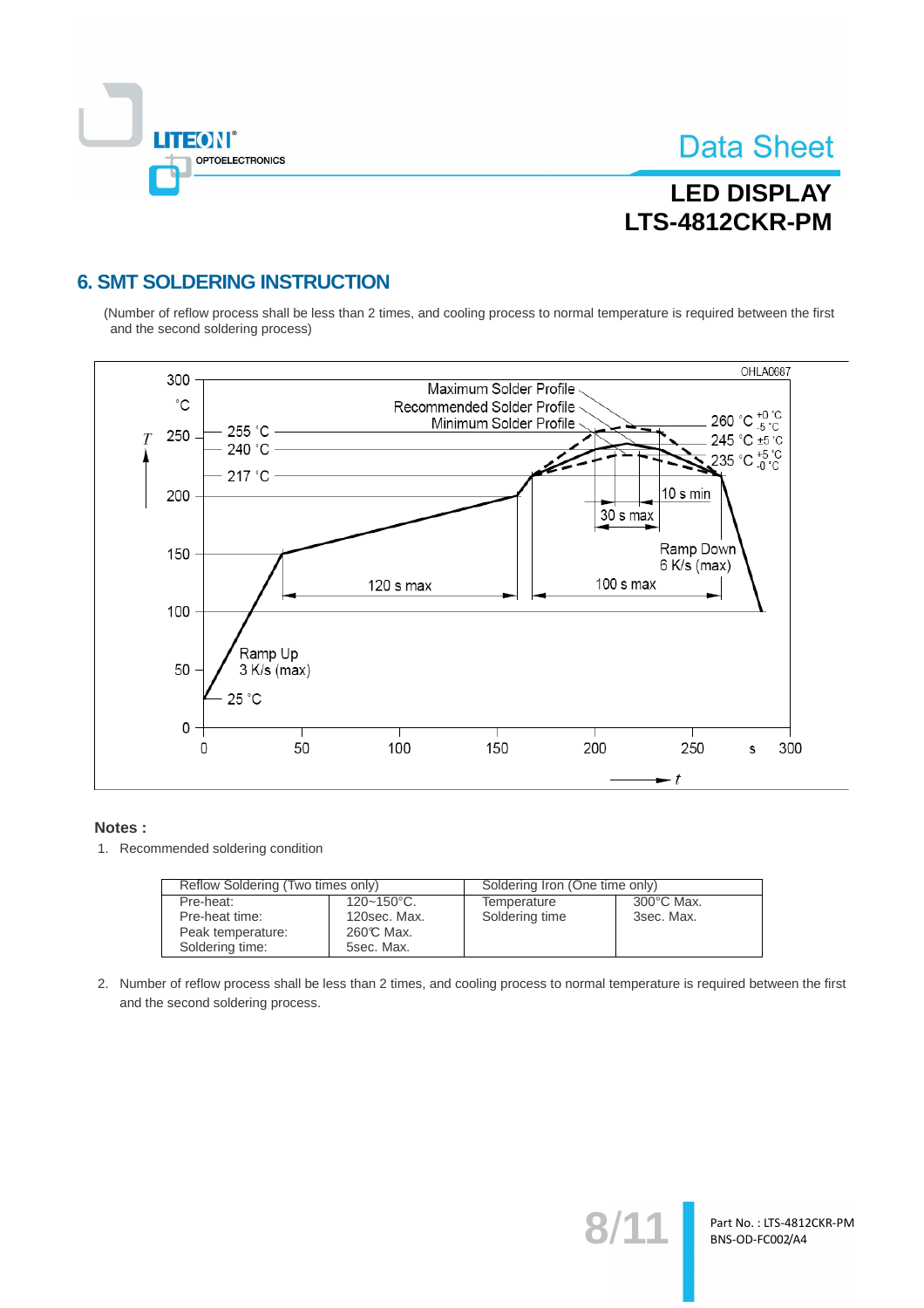



**LED DISPLAY** LTS-4812CKR-PM

### 7. Recommended Soldering Pattern



### **8. Packing Specification**

**8.1. Packing Reel Dimensions** 







 $9/11$ 

Part No.: LTS-4812CKR-PM BNS-OD-FC002/A4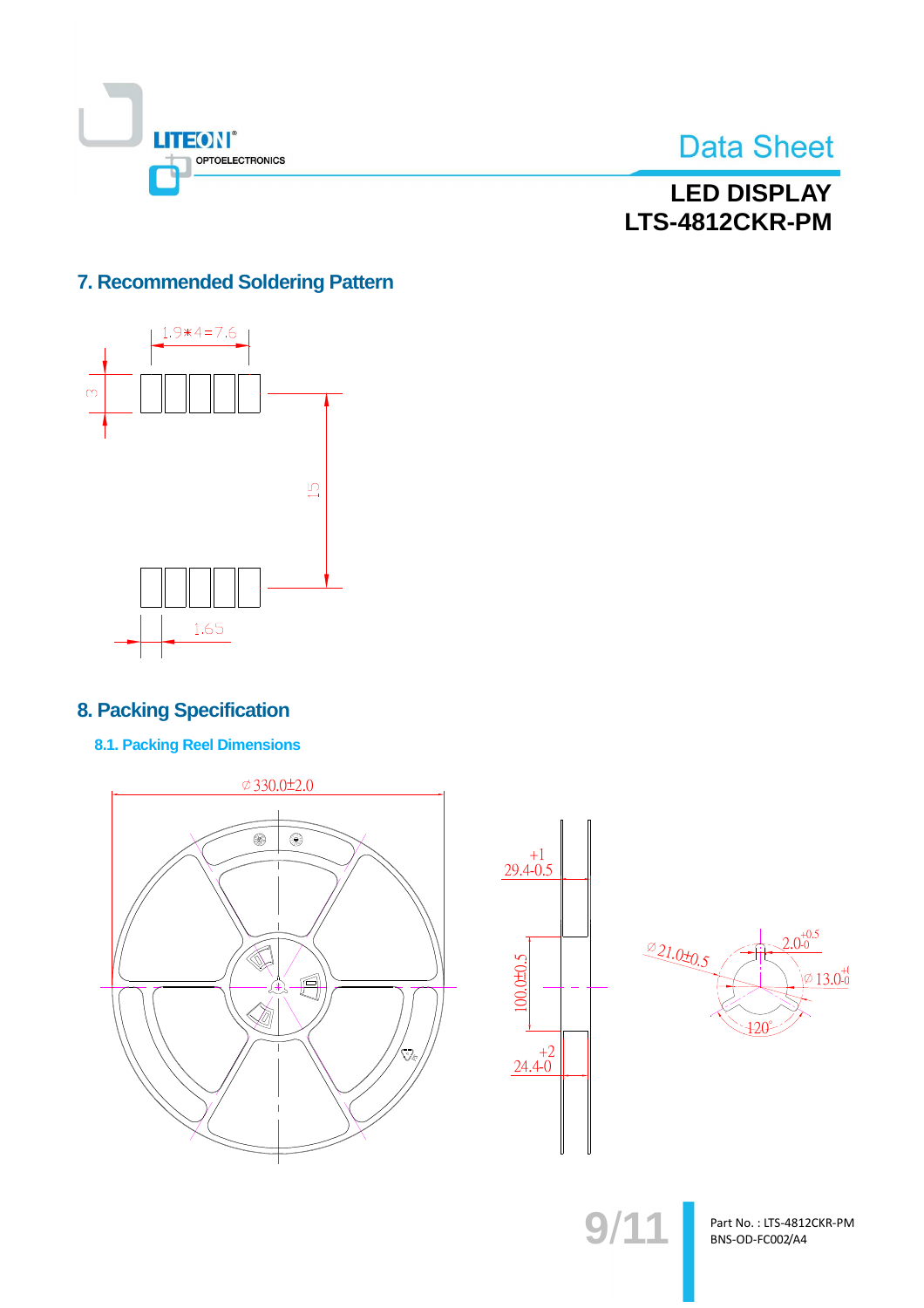



#### **8.2. Packing Carrier Dimensions**

OPTOELECTRONICS

**LITEON®** 



2. Carrier camber is within 1 mm in 250 mm.

3. Material: Black Conductive Polystyrene Alloy.

4. All dimensions meet EIA-481-D requirements.

- 5. Thickness: 0.40±0.05mm.
- 
- 
- 6. Packing length per 22" reel : 44.5 Meters.(1:3)<br>7. Component load per 13" reel : 800 pcs.<br>8. Minimum packing quantity is 200 pcs for remainders

#### 8.3. Trailer part / Leader part





10